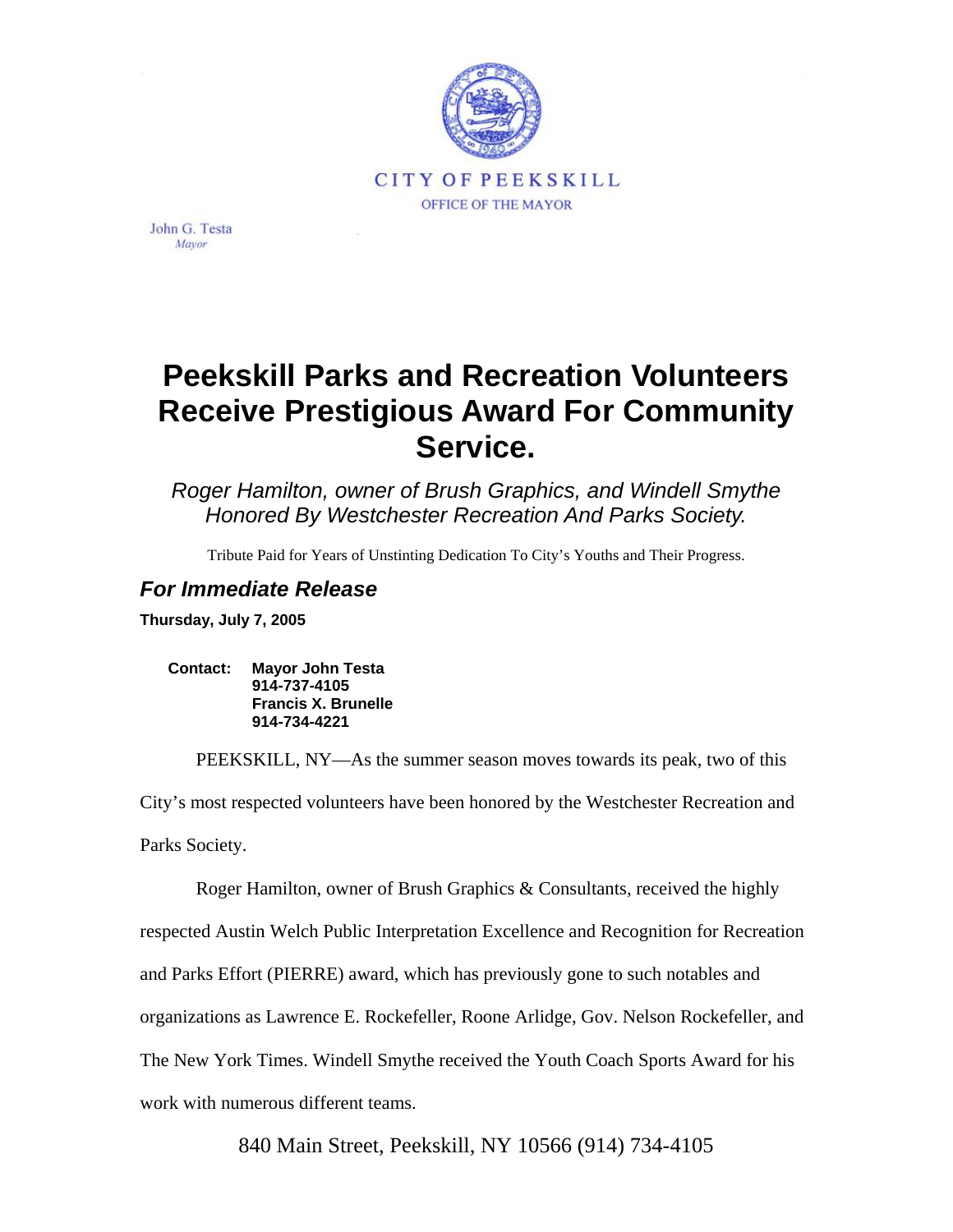For a city of its size, Peekskill offers a broad and deep menu of recreational opportunities. Citizens can do everything from get swimming lessons to learn about Aikido, all for highly reasonable fees.

Although the summer recreation season has been underway for some time, residents still have the chance to register for such activities as Peekskill Recreation Day Camp, Peekskill Teen Travel Camp, a Creative Arts Camp, and 5-Tool Baseball Camp. The Fall recreation schedule is also packed. Users can register for Peekskill Recreation Flag Football, Creative Preschool, Youth Soccer, the Fall Baseball League and many other activities, all in September.

"Without volunteers like Roger and Windell, there is no way we could offer such a complete and wonderful schedule of sports activities," says Francis X. Brunelle, director of community services, Bureau of Parks and Recreation. "Their contributions help create a better present and future for Peekskill and its children."

A much-beloved and admired community leader, Hamilton volunteers hundreds of hours every year on community projects. His goal is to recreate the joy Harlem's community programs provided for him as a child. His multitudinous activities include organizing the Old-Timer's Stickball Game fundraiser. He is the force behind Peekskill's annual gala Christmas show, which features free toys, entertainment by local bands, and a visit from Kris Kringle—all while maintaining a sophisticated and respected graphics consulting business.

Windell Smythe has contributed vast amounts of his scarce time as a volunteer coach and official for the City of Peekskill Parks and Recreation Department.

2